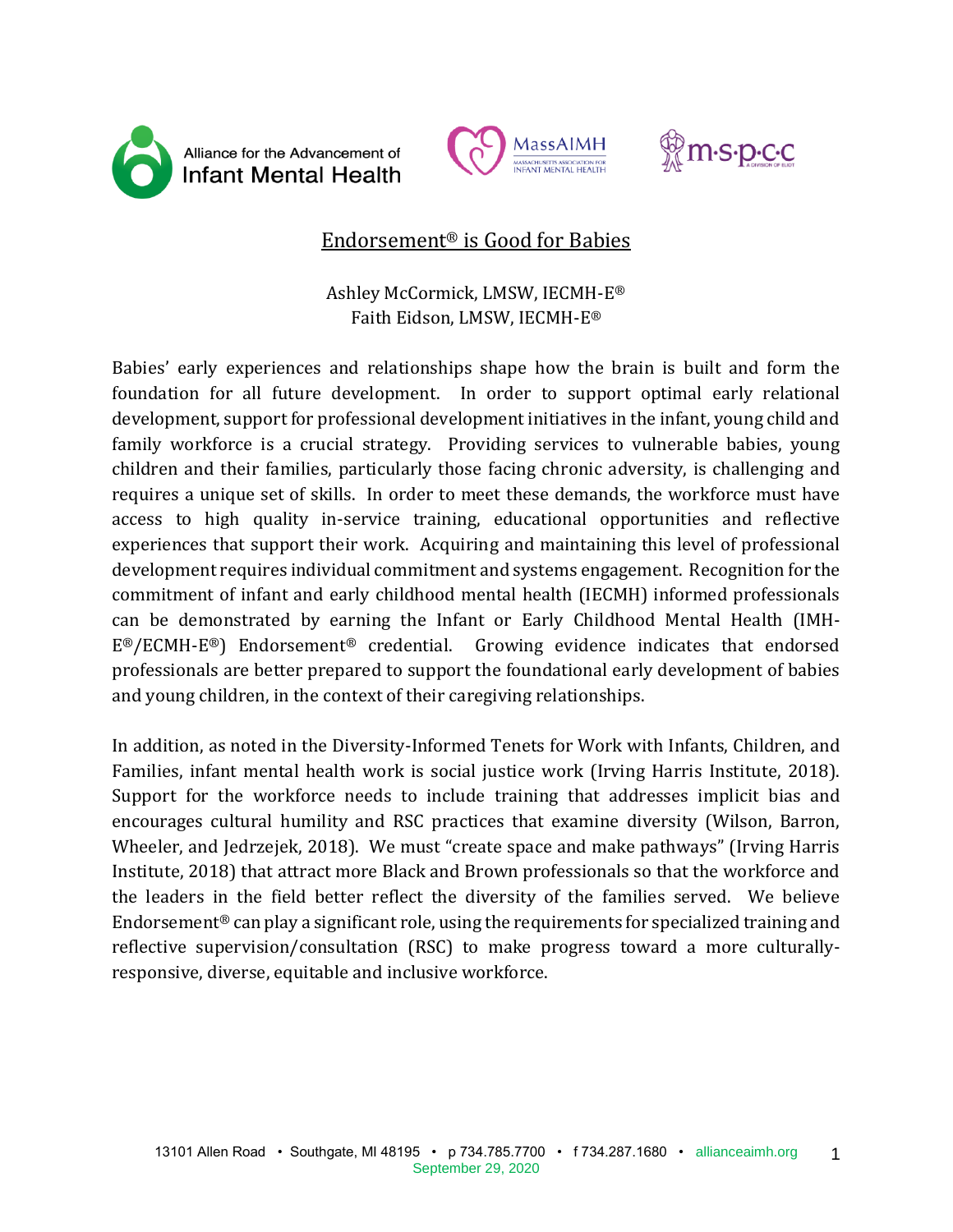#### **Supporting Evidence**

*Endorsement® Evaluation*

The Arizona State University Center for Child Well-Being worked alongside 14 IMH associations to conduct a survey of infant family professionals (Krysik, Kubicek, McCormick, & Warren, 2018). They found that of those surveyed ( $n = 1294$ ), 89% responded that Endorsement® was "highly beneficial" or "beneficial" in terms of increasing their own understanding of IMH; 90% responded that Endorsement® had a "highly beneficial" or "beneficial" impact on their ability to promote IMH; and 93% responded that Endorsement<sup>®</sup> had a "highly beneficial" or "beneficial" effect on their ability to promote social-emotional development in babies and toddlers.

### *Reflective Supervision/Consultation Evaluation*

A critical component of Endorsement® is RSC. The use of RSC by professionals to integrate knowledge, skills and emerging capacities into their practice can substantially benefit the babies, young children, caregivers and families served. RSC offers professionals a supportive mentor relationship that nurtures their ability to provide consistent and quality relationship-based services to parents/caregivers. The concept of "parallel process" asserts that this leads to parents/caregivers experiencing a relationship that promotes their own learning and encourages their desire and capacity to nurture and teach their little ones. RSC is required for most categories of Endorsement® and is strongly recommended for all. Thanks to this requirement and the growth of the Endorsement® credential, more IECMH professionals have access to qualified and skilled providers of RSC than ever before. To date, over 900 IECMH professionals have earned Endorsement<sup>®</sup> in a category that allows them to provide RSC to others.

Recent research demonstrates why RSC is so valuable to babies, young children and families and highlights how essential it is that RSC is provided via Endorsement®. Watson, Gatti, Cox, Harrison, and Hennes (2014) examined data from early childhood special education professionals who had participated in reflective consultation (RC) for seven years. The professionals received regular RC throughout the school year. At the end of the seven years, Watson et al. (2014) found that RC reduced the participants' stress by increasing their ability to shift their perspectives and take on the perspectives of the infant, toddler or parent/caregiver.

Additionally, a qualitative evaluation of the impact of RC for a group of Early Childhood Special Education teachers and developmental therapists was conducted by Mary Harrison (2016). Harrison (2016) found that practitioners who received RC described improvements in: capacity to shift perspective; ability to address personal biases; improved ability to set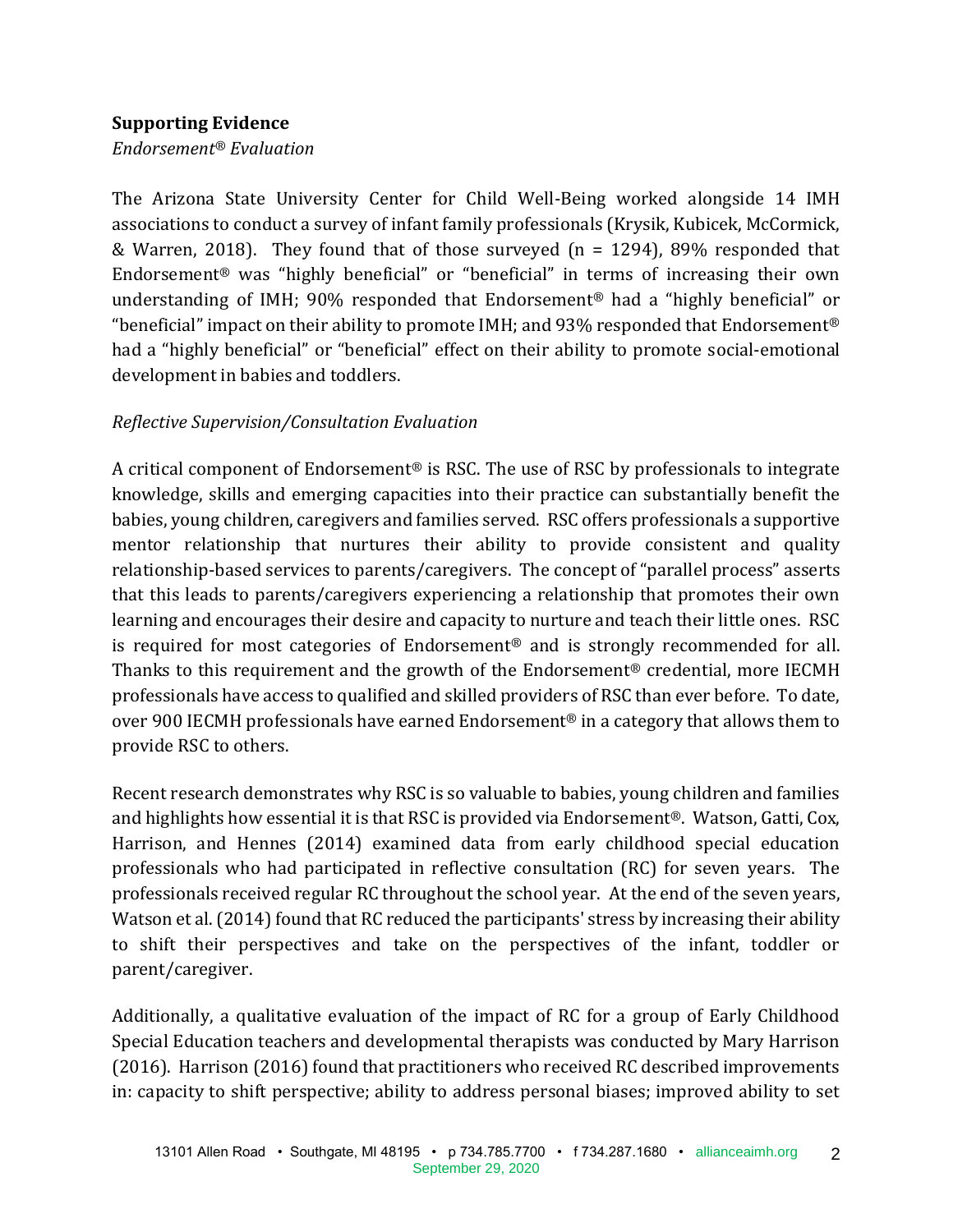boundaries; and improved capacity to slow down, observe, and listen. Of additional significance was that practitioners supported feeling heard, validated and affirmed in the work they were doing, and they were more effective in their ability to assess, focus, and respond to the young children with whom they were working (Ibid).

Furthermore, Urban Institute conducted a national study of the home visiting workforce for programs receiving Maternal Infant Early Childhood Home Visiting (MIECHV) funding. Their primary focus was on workplace indicators that lead to recruitment and retention (Benatar, Coffey, Sandstrom, 2020). One of their top three findings was that, "Home visitors repeatedly cited supervisory support, both in the forms of reflective supervision and more informal gestures, such as workplace initiatives, as a key factor in home visitors' decisions to remain in their job" (Benatar, et al, 2020). An accumulating amount of research indicates that RSC correlates to reduced burnout in the IECMH field (Begic, S., Weaver, J., & McDonald, T.W., 2019; Frosch, C.A., Varwani, Z., Mitchell, J., Caraccioli, C., & Willoughby, M., 2018; Shea, S.E., Jester, J.M., Huth-Bocks, A.C., Weatherston, D.J., Muzik, M., Rosenblum, K.L., The Michigan Collaborative for Infant Mental Health Research, 2020). We know that babies and young children in particular benefit from having consistent and predictable relationships and this includes with infant, early childhood and family professionals. Retention of the workforce that serves our most vulnerable population is critically important.

Lastly, Shea (2020) conducted an evaluation of a statewide RSC model for IECMH professionals. In total, 38 participants, including program managers, supervisors, preschool program and infant-toddler specialists, and IECMH consultants, agreed to participate in group RSC for 2-hours/month for 2-years. At the end of the first year, Shea (2020) found that the participants had increased reflective practice and relational skills, in addition to reduced burnout risk factors.

#### **Conclusion**

In summary, the prenatal and zero-to-six workforce needs and deserves specialized support; Endorsement® ensures that the professionals serving the most vulnerable are equipped with the culturally-responsive and reflective skills to promote early relational health making life better for babies and their families. To learn more about the Alliance for the Advancement of Infant Mental Health and the members of the Alliance who offer the Endorsement® credential, please visit our website: allianceaimh.org.